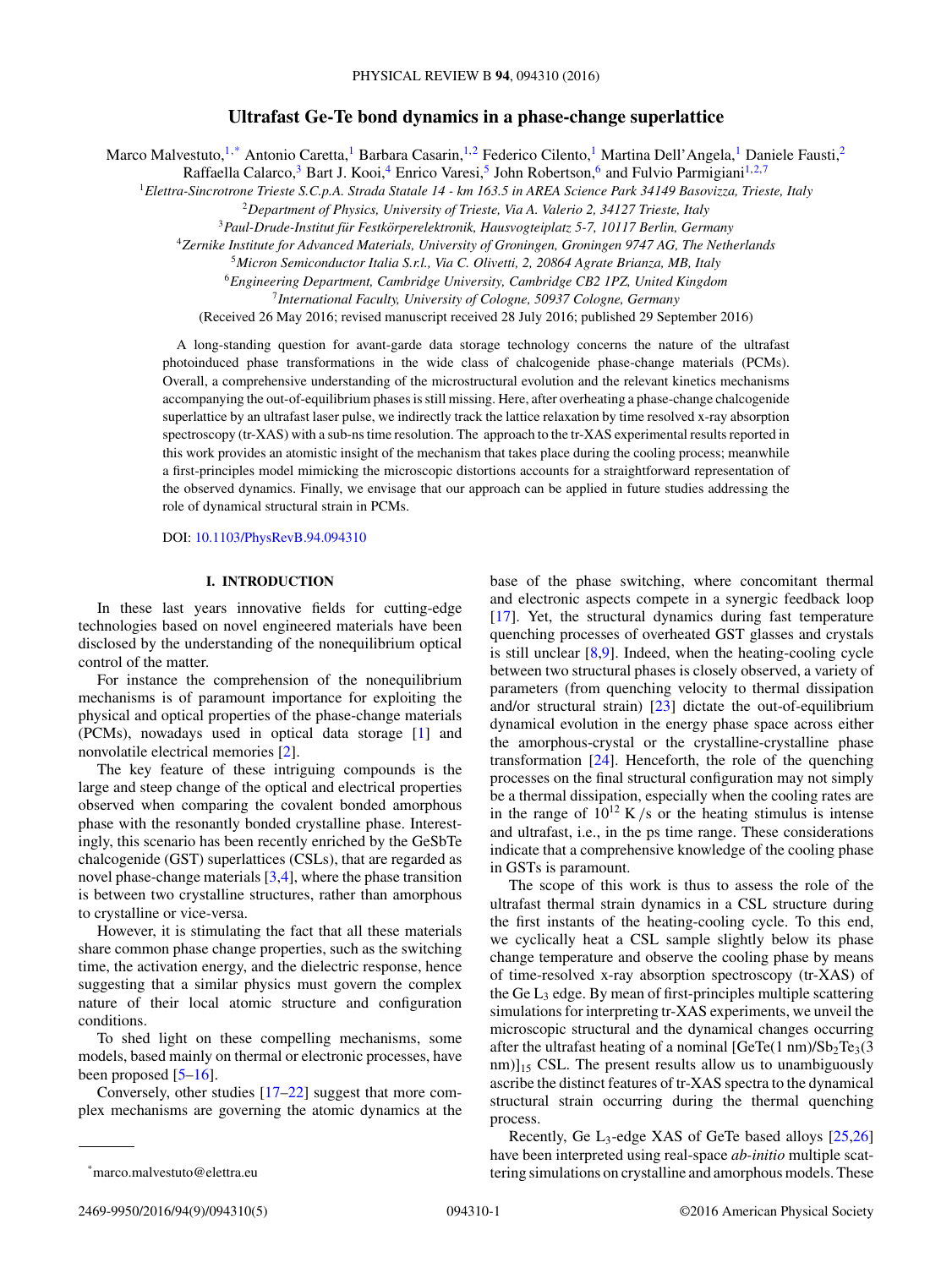<span id="page-1-0"></span>and previous [\[27\]](#page-4-0) studies have confirmed the effectiveness of the Ge  $L_3$  edge as a spectroscopic probe to distinguish changes of the local atomic and electron charge distribution around the Ge photoabsorber. Therefore, by extending the Ge  $L_3$ absorption edge measurement to the time domain, details about the local atomic structural dynamics during out-of-equilibrium states, like premelting phases and fast cooling processes, could be accessed. In addition, unlike x-ray diffraction, tr-XAS can be applied to both the crystalline and amorphous phases providing information about the projected density of states (pDOS).

## **II. EXPERIMENT**

In the present experiment we probe an as-grown  $[GeTe(1)]$  $nm)/Sb_2Te_3(3 nm)]_15CSL$ , which has been grown on the Sb-passivated surfaces of Si(111),  $(\sqrt{3} \times \sqrt{3})R30\degree$ -Sb, at a substrate temperature of  $230 °C$ , and capped with a terminal layer for preventing oxidation [\[28,29\]](#page-4-0). The experiments have been carried out at the beamline BACH of the Elettra Synchrotron light source in Trieste, Italy, which operates an optical pump and x-ray probe technique capable of performing tr-XAS experiments with sub-ns time resolution, hence making possible the direct observation of the structural evolution on ultrafast time scales. A general description of the setup is reported elsewhere [\[30\]](#page-4-0). In its standard multibunch operating mode, the Elettra storage ring delivers x-ray pulses with (i) low intensity ( $\sim$ 10<sup>3</sup> photons/pulse in a quasimonochromatic beam), (ii) high repetition rate (500 MHz), and (iii) a ∼100 ps full-width-at-half-maximum (FWHM) photon pulse temporal profile. This last parameter dictates the maximum time resolution of this experimental scheme. A Ti-sapphire amplified laser source operating at a ∼233 kHz repetition rate and synchronized with the storage ring radio frequency is used and delivers pump pulses of up to 50 fs at 800 nm, with an energy/pulse of ∼6 *μ*J. The time jitter of the laser with respect to the x-ray pulses is less then 5 ps, while the other relevant laser parameters are reported in Table I. The absorbed energy per pulse is calculated by measuring the sample transmittance response  $[31]$  in the 0.1–1 eV energy range and extrapolating the response function value at 1.55 eV (see discussion in Supplemental Material [\[32\]](#page-4-0), paragraph I).

A simplified sketch of the experimental pump-probe configuration is represented in panel (a) of Fig. 1. The laser is focused on the sample by a 300-mm focal-length lens. Spatial overlap between x-ray and laser pulses is ensured by the alignment of both pump and probe beams using a 100  $\mu$ m pinhole [\[30\]](#page-4-0).

The time resolved XAS Ge  $L_3$  edge was probed in fluorescence mode using an Hamamatsu ultrafast *μ*-channel plate [\[30\]](#page-4-0) and acquired as a function of laser pulse time delay *δt*. The temporal overlapping of the pump and probe pulses defines the zero time delay ( $\delta t = 0$ ). The dynamics is measured

|  | TABLE I. Laser parameters. |
|--|----------------------------|
|--|----------------------------|

| Average power         | 400  | mW      |                                        |
|-----------------------|------|---------|----------------------------------------|
| Wavelength $\lambda$  | 800  | nm      |                                        |
| Spot size             | 250  | $\mu$ m |                                        |
| Absorbed energy/pulse | 0.75 | $\mu$ J | see Supplemental Material<br>Ref. [32] |



FIG. 1. Panel (a) reports a simplified sketch of the setup: the 800 nm laser beam and the synchrotron x-ray pulses, synchronized with delay  $\Delta t$ , are both impinging on a CSL film grown on a Si substrate. Panel (b) shows a collection of Ge  $L_3$  edges taken at different time delays with time step  $\delta t \sim 150$  ps, in comparison with a static Ge  $L_3$  line shape (dotted blue curve). Panel (c) shows a close-up of the shoulder A in the  $\Delta E = 1215$  to 1220 eV photon energy range [blue rectangle in panel (b)] plotted as  $\Delta S(t)$  (see text). Panel (d) shows temporal dynamics of the spectral weight *S*(*t*) (black dots; see text) fitted with a single exponential function.

in 150 ps time delay steps from  $t = -150$  ps to  $t = 900$  ps for an overall time interval  $\Delta t$  of ∼1 ns.

### **III. RESULTS AND DISCUSSION**

Figure  $1(b)$  reports a near edge region of the Ge  $L_3$ -edge line shape (blue dotted curve) measured across the 2p3*/*2-*sp* absorption transition ( $\sim$  1220 eV).

The onset of the absorption edge is reported at equilibrium, i.e., without shining laser light on the sample, and after the preedge background removal and postedge normalization.

A tiny spectral bump *A* appears at the onset of the absorption threshold in the low energy region [blue box in Fig. 1(b)] being a direct signature of the specific local atomic Ge-Te coordination and electron charge distribution [\[26\]](#page-4-0). The measured photon energy range is limited to about 15 eV around the absorption threshold. In fact, as already reported elsewhere [\[26\]](#page-4-0) and shown in this work by our calculations, the Ge *sp* hybridized states, which are responsible for the Ge-Te bonding, are projected over few eVs above the Fermi energy.

Upon laser illumination ( $\delta t > 0$ ), a sudden ( $\ll$ 150 ps) but small change of the spectral weight of *A* is observed. Possible sample damaging has been monitored as a function of the laser fluence by acquiring consecutive static Ge  $L_3$  edges and checking for possible changes of the line shape. The laser fluence used in our work was, in any case, far below the fluences used in previous works [\[15,16,33,34\]](#page-4-0).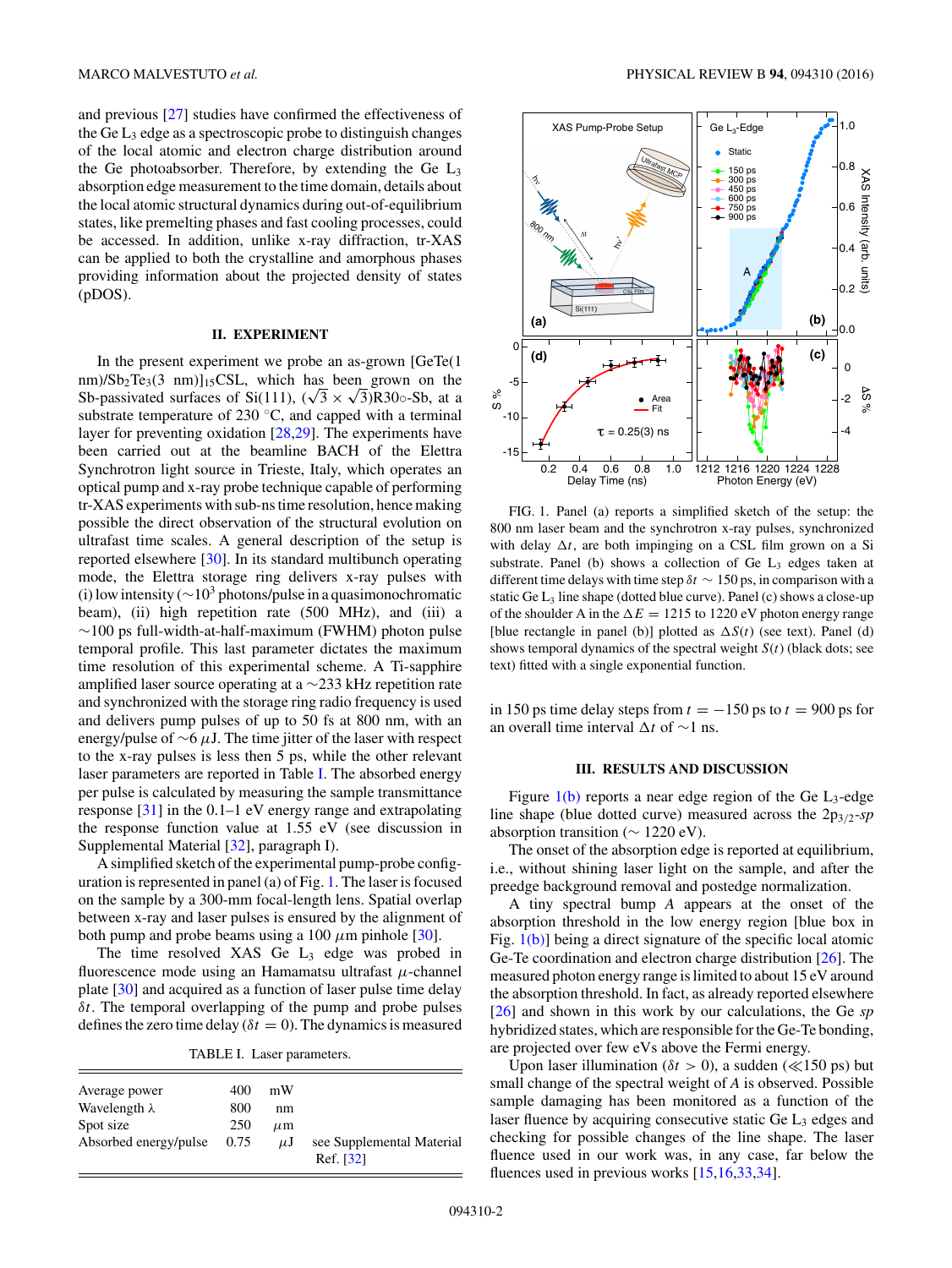<span id="page-2-0"></span>A collection of representative snapshots of the time evolution of the Ge  $L_3$  edge as a function of time delay after the laser excitation is shown superimposed to the equilibrium threshold.

Magnified threshold changes over the bump energy region and time delays are displayed in Figs.  $1(c)$  and  $1(d)$ , respectively, where the relative spectral weight change  $\Delta S(E)$ [Fig. [1\(c\)\]](#page-1-0) and the integrated threshold change *S*(*t*) [Fig. [1\(d\)\]](#page-1-0) are reported.  $\Delta S(E)$  is calculated as the normalized difference between the threshold intensities as a function of *δt* and of the reference static  $L_3$  edge:

$$
\Delta S(E,\delta t) = \frac{S(E,\delta t = 0) - S(E,\delta t)}{S(E,\delta t = 0)}.
$$
 (1)

 $S(t)$  is then calculated by integrating  $\Delta S(E)$  over the corresponding energy range:

$$
S(t) = \int_{E1}^{E2} \Delta S(E, \delta t) \Delta E.
$$
 (2)

It can be clearly seen that following the arrival of the laser pump pulse,  $\Delta S(E)$  decreases and it reaches its minimum value after the first time delay step of ∼150 ps. In addition, considering the temporal evolution of *S*(*t*), the initial decrease is followed by its almost complete recovery in about 1 ns.

Since the overall time resolution is limited to the delay step that is comparable with the probe intrinsic time resolution (∼ 100 ps), spectral changes at shorter delays cannot be appreciated. Hence, the laser excitation and the resulting heating process are too fast to observe.

Ge-L3 XAS corresponding to either longer or negative time delays confirm that the  $L_3$  shoulder remains unchanged and the measurement is reproducible. This important observation indicates that the material completely recovered the initial state and the impulsive heating-fast-cooling cycle is thus reversible.

For the sake of clarity, in the following part of the discussion we will assume that the probed volume of the sample has an average uniform temperature depending on *δt*. Thus temperature inhomogeneities, resulting from the depth dependent heat distribution due to the Beer-Lambert law of light absorption, are neglected. This assumption is validated by considering that the x-ray probe penetration depth at 1.2 KeV is  $\sim$  800 nm [\[35\]](#page-4-0). Thus the XAS is providing an averaged information about the local structure. In addition, since the thermal heat dissipation of CSL is relatively high, heat flow smears out the temperature distribution within the probed volume in a few ps. It is worth to mention that the CSL/Si interface thermal resistance, which dictates the thermal flow from the CSL film through the bulk Si reservoir, is comparatively higher than the CSL thermal resistance.

The *S*(*t*) temporal decay provides information on the dynamics, being *S*(*t*) related to both the thermal dissipation and the structural relaxation. Accordingly, by using a one temperature model, the  $S(t)$  was fitted with a single exponential function  $a \exp^{-t \over t_0}$ , where  $\tau_0$  is found to be ∼255 ps. The structure then relaxes with a cooling rate of  $10^{12}$  K/s, which is comparable to that expected for similar glass forming systems [\[36–38\]](#page-4-0).

Even more interesting is to investigate the role of crystalline structure on the observed spectral changes. Thus, we have computed multiple scattering (MS) simulations [\[39,40\]](#page-4-0) of the



FIG. 2. Panel (a) and inset therein: the experimental (open dots) Ge  $L_3$  thresholds measured at time delays  $\delta t = 0$  (unpumped blue curves) and 150 ps (green dots) are qualitatively compared to the calculated (continuous curves) Ge  $L_3$  thresholds. The simulated line shapes have been calculated for no expansion and 2% expansion of the lattice parameters, respectively. Panel (b) displays the Ge 3*p*- and 4*s*-DOS curves calculated for a series of strain values (0–2%) of the crystal lattice. Panel (c) sketches the CSL crystal cell before (equilibrium) and after (heated state) the arrival of the laser pulse. Therein a simplified version of the observed phenomenon is visually represented: the sudden change in temperature drives a lattice expansion of the CSL. The lattice will recover the initial state after complete thermal dissipation is achieved ( $T_{in} = T_{fin}$ ). Panel (d)  $\Delta T$ calculated through Eq. [\(4\)](#page-3-0).

Ge  $L_3$  edge for a series of stretched structures of a known stable structure  $[28]$  [displayed in Fig. 2(c) for positive and negative *δt*], where the unit cell parameters were varied by some tenth of a percent (see details in Supplemental Material [\[32\]](#page-4-0), paragraph IV). Here the assumption, validated by the experimental observation that no phase transition occurs after the absorption of the laser pulse, is that the symmetries of the Ge sites remain unchanged after the laser illumination. The theoretical Ge  $L_3$  XAS spectra shown in Fig. 2 are obtained by averaging the MS XAS line shape calculated for each Ge crystal site within the CSL unit cell.

In Fig.  $2(a)$  the average Ge  $L_3$  XAS calculated for the undistorted structure and the largest stretched structure are displayed in the close-up energy region of the A bump, and they are qualitatively compared with the equilibrium and 150 ps delayed experimental data. The inset of Fig. 2(a) displays the calculated and experimental  $L_3$  spectra over an extended photon energy range. The calculated spectra nicely reproduce the overall experimental line-shapes, while the maximum observable change in time of A is also well reproduced for a maximum 2% lattice expansion.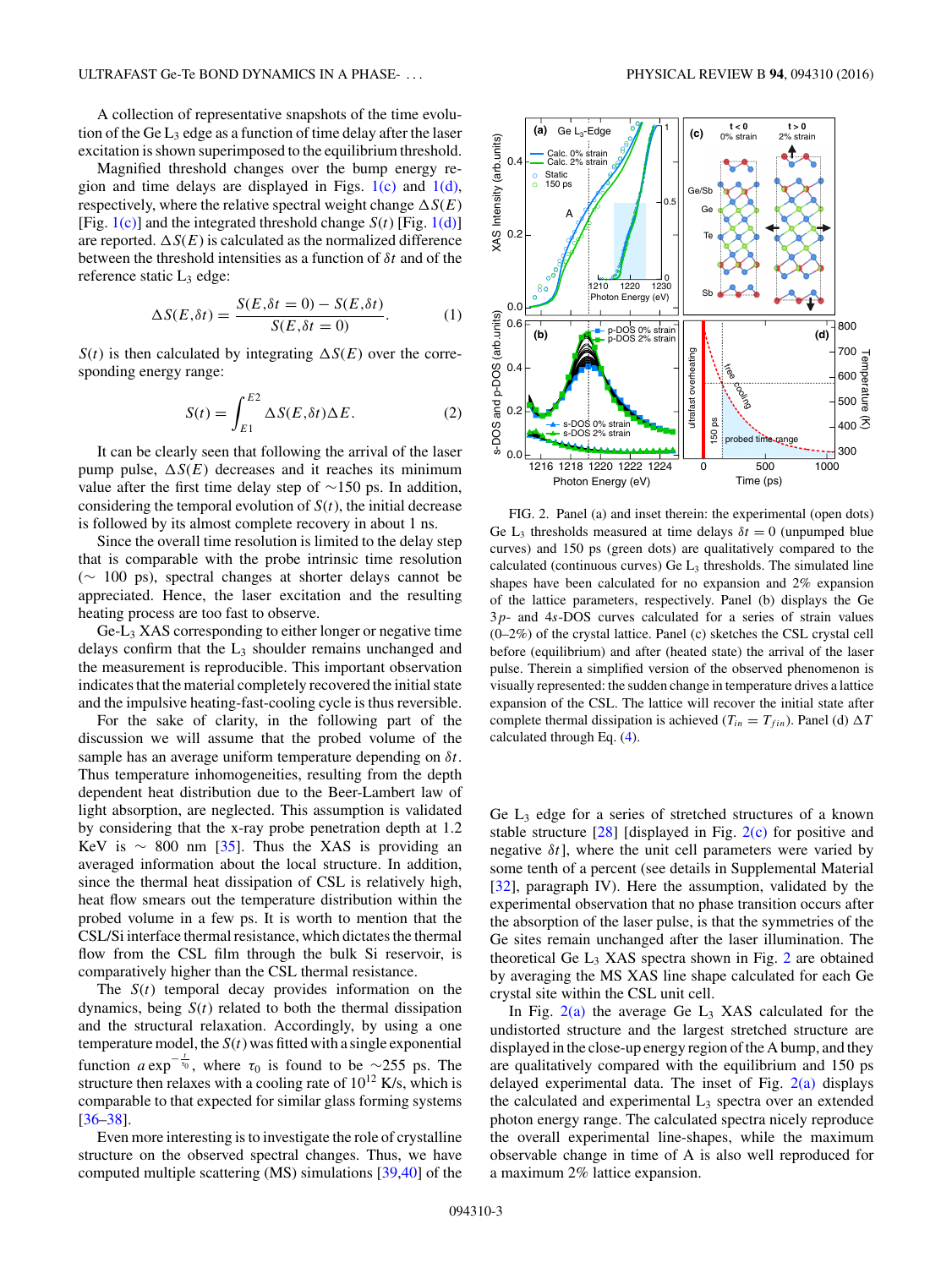<span id="page-3-0"></span>TABLE II. Thermoelastic parameters of the out-of-equilibrium CSL.

|                                                     | CSL (this work)                                                            | References                                       |
|-----------------------------------------------------|----------------------------------------------------------------------------|--------------------------------------------------|
| $\tau_0$<br>$\alpha_L$<br>$\delta \sigma$           | $255$ ps<br>$6 \times 10^{-5}$ K <sup>-1</sup><br>$2\%~\frac{\Delta L}{L}$ | $2.44 \times 10^{-5}$ GST <sub>225</sub> [42,43] |
| $\frac{\Delta T_{/pulse}}{\frac{\Delta T}{\tau_0}}$ | $\sim$ 300 K<br>$\sim 10^{12}$ K/s                                         | [36, p. 261][37,38]                              |

In Fig. [2\(b\),](#page-2-0) the calculated *s-* and *p-*symmetry DOSs of Ge are also reported, while *d* contributions are negligible in this energy range. The *p-*projected DOSs display a prominent feature peaked at 1219 eV [matching the photon energy range of the feature A in Fig.  $1(b)$ ], whose intensity changes as a function of lattice strain. Notably, a tiny change of the *s*projected DOSs is also observed, which is consistent with the Ge *s-p* hybridization.

This phenomenological analysis of the experimental data suggests that the detected changes measured at the onset of the Ge  $L_3$  absorption edge, between the sample at equilibrium and after the photoexcitations, i.e., feature A in Fig. [1\(b\),](#page-1-0) should originate from lattice strains. This mechanism is further supported by considering that the bonding overlap between the directional *p* orbitals of Ge and the first nearest neighbors is strongly affected even by a small lattice expansion/contraction, while the almost spherical*s* orbitals are only slightly perturbed. On a side note, this observation is also relevant in terms of the ferroelectric properties of the medium, because stretched *p* bonds can increase the local electric dipole contribution to the overall polarizability.

Henceforth, consistently with the above scenario, the crystal structure undergoes a sudden lattice expansion corresponding to a fast temperature increase due to the absorption of the ultrafast pump pulse [\[41\]](#page-4-0). Then, both the out-ofequilibrium electronic and phonon subsystems and the lattice relax, following the heating thermal dissipation at a cooling rate of  $10^{12}$  K/s [Figs.  $2(c)$  and  $2(d)$ ].

The average temperature distribution  $T(t)$  in the film is calculated from Fourier's law in one dimension, assuming that the electrons and phonons in the system remain in thermal equilibrium. This changing temperature distribution creates a structural strain that can be calculated as

$$
\frac{\Delta L}{L} = \delta \sigma = -\alpha_L \delta T.
$$
 (3)

Since any assumption about the strength of the electronelectron and electron-phonon couplings is neglected, it is safe to assume thermal relaxation between the electron and phonon baths [\[44\]](#page-4-0).

Considering a consistent thermodynamical approach,  $\Delta T$ can be calculated through

$$
\Delta Q = \rho V \int_{RT}^{T} c_p dT \tag{4}
$$

[1] M. Wuttig and N. Yamada, [Nat. Mater.](http://dx.doi.org/10.1038/nmat2009) **[6](http://dx.doi.org/10.1038/nmat2009)**, [824](http://dx.doi.org/10.1038/nmat2009) [\(2007\)](http://dx.doi.org/10.1038/nmat2009).

where  $\rho$  is the film density [\[45\]](#page-4-0),  $c_p$  the specific heat, *V* the heated volume, and  $\Delta Q$  the overall energy absorbed per laser pulse (Table [I\)](#page-1-0). This approach allows us to predict an average temperature increase  $\Delta T \cong 300$  K, per pulse, of the heated volume (see Supplemental Material [\[32\]](#page-4-0), paragraphs II and III for a detailed discussion). Consequently,  $\alpha_L$  can be calculated for our CSL sample from Eq. (4), which results in a factor  $\sim$ 2.5 higher than the GST<sub>225</sub> case (both values are reported in Table II). This implies that, at least during the fast thermal quenching, the CSL structure is softer (higher  $\alpha_L$ ) then the bulk case.

Finally, it is important to underline that the extrapolated value of  $\Delta T$ , for time delays below 150 ps [Fig. [2\(d\)\]](#page-2-0), does not exceed the melting temperature of the superlattice [\[46\]](#page-4-0). Combining this finding with the experimental observation that no phase transformation (e.g., melting) is observed by means of tr-XAS, we demonstrate that ultrafast optical overheating is a reversible process at this laser fluence regime and photon energy.

#### **IV. CONCLUSIONS**

In conclusion, the dynamics of the Ge-Te local atomic structure in a CSL, during the free cooling phase of an ultrafastheating–fast-cooling cycle is revealed by time resolved XAS and first-principle theory modeling.

In addition to probing the atomic local structure, our approach reveals the significant impact of the lattice strain on the strength of bonds between atoms, from which strongly depends the quenching dynamics and, for example, the melting kinetics of a solid.

Our method is used here to (i) interpret the observed XAS spectral changes in terms of a dynamical microstructural picture of the Ge 4*sp*-bonding relaxation and (ii) estimate relevant elastic properties of the out-of-equilibrium state of the CSL film.

Furthermore, by combining thermoelastic considerations and a microscopic multiple scattering approach, we establish a direct connection between the structural microscopic evolution and the dielectric response in a CSL, which is fundamental for developing a microscopic theory for ultrafast phase transition and ultimately designing PCMs with improved performances.

All together these results can open the route for future studies aimed to clarify the role of a transient structural strain on the strength of bonds between atoms in phase change materials in the proximity or even during a phase transition.

#### **ACKNOWLEDGMENTS**

M.M. acknowledges the support of the BACH beamline staff during the synchrotron experiments and Roberta Ciprian for insightful discussions. This work was supported by EU within FP7 project PASTRY (GA 317764).

[2] M. H. R. Lankhorst, B. W. S. M. M. Ketelaars, and R. A. M. Wolters, [Nat. Mater.](http://dx.doi.org/10.1038/nmat1350) **[4](http://dx.doi.org/10.1038/nmat1350)**, [347](http://dx.doi.org/10.1038/nmat1350) [\(2005\)](http://dx.doi.org/10.1038/nmat1350).